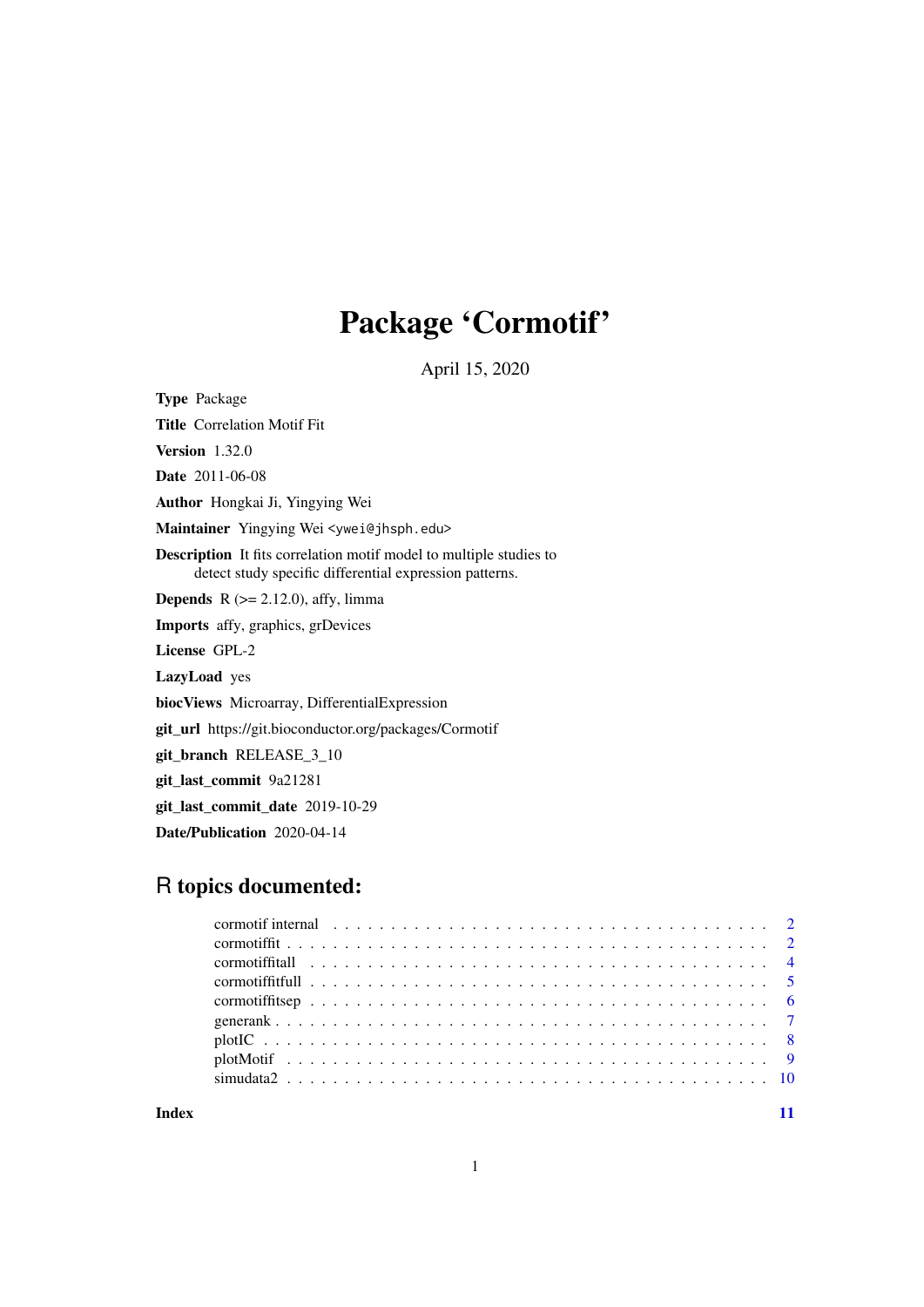<span id="page-1-0"></span>cormotif internal *Correlation Motif Internal functions*

## Description

These functions are not part of the package application programming interface and are not recommended to be used by the users.

### Usage

```
modt.f0.loglike
modt.f1.loglike
cmfit
cmfitall
cmfitsep
cmfitfull
limmafit
generatetype
```
## References

Ji, H., Wei, Y.,(2011) Correlation Motif. Unpublished

cormotiffit *Correlation Motif Fit*

## Description

This function fits the Correlation Motif model to multiple expression studies. It gives the fitted values for the probability distribution of each motif, the fitted values of the given correlation matrix and the posterior probability for each gene to be differentially expressed in each study.

#### Usage

```
cormotiffit(exprs,groupid,compid,K=1, tol=1e-3, max.iter=100, BIC=TRUE)
```
#### Arguments

| exprs   | a matrix, the expression data after normalization that is on log2 scale, each row<br>of the matrix corresponds to a gene and each column of the matrix corresponds<br>to a sample array.                                |
|---------|-------------------------------------------------------------------------------------------------------------------------------------------------------------------------------------------------------------------------|
| groupid | the group label for each sample array, two arrays in the same study with same<br>experimment condition( <i>e.g.control</i> ) have the same groupid.                                                                     |
| compid  | the study design and comparison matrix, each row of the matrix corresponds to<br>one study with the first column being the first experimment condition and the<br>second column being the second experinment condition. |
| К       | a vector, each element specifing the number of motifs a model wants to fit.                                                                                                                                             |
| tol     | the relative tolerance level of error.                                                                                                                                                                                  |
|         |                                                                                                                                                                                                                         |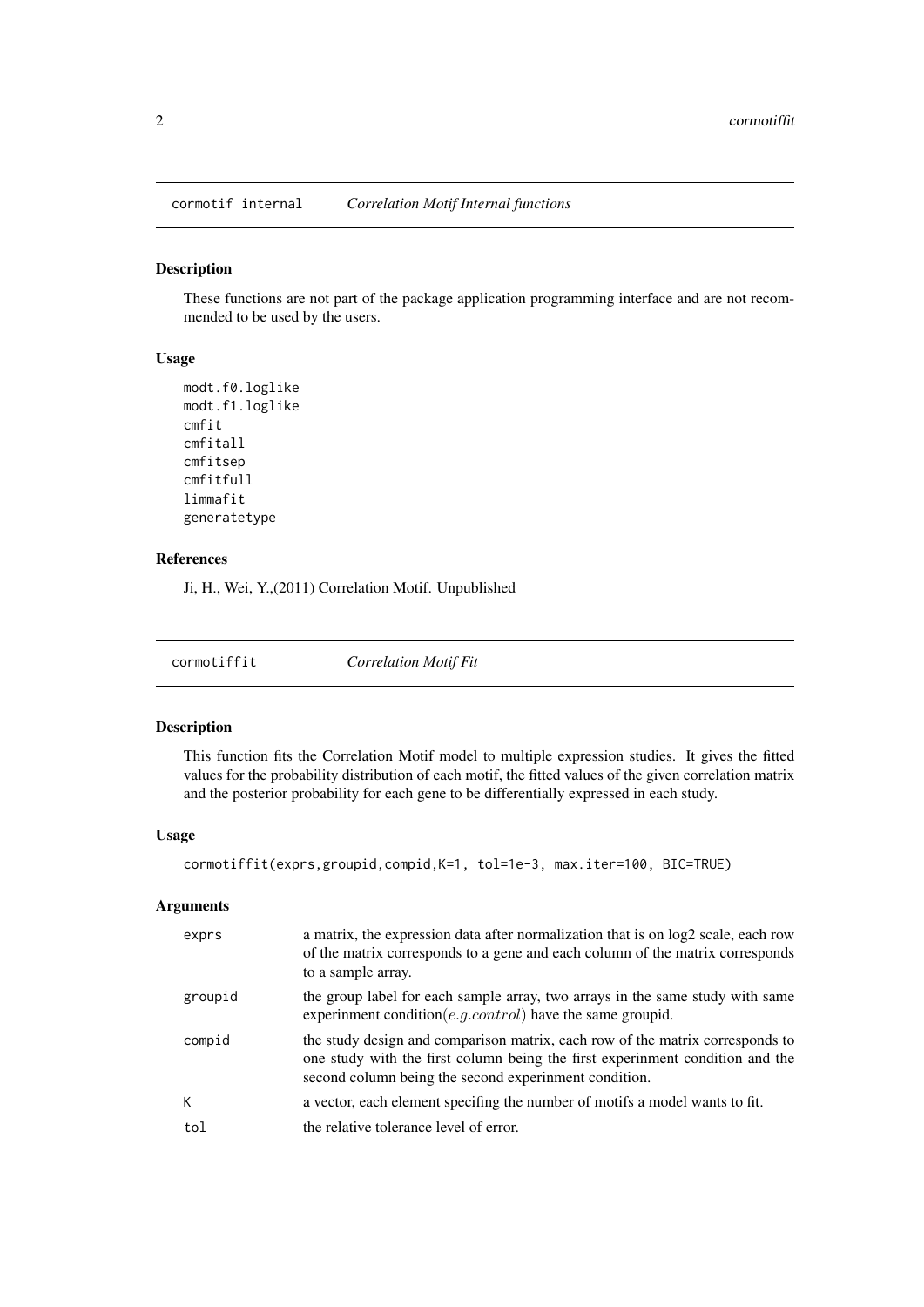#### cormotiffit 3

| BIC.                     | max.iter | maximun number of iterations.                                                                                                                              |
|--------------------------|----------|------------------------------------------------------------------------------------------------------------------------------------------------------------|
| among all fitted models. |          | default is BIC=TRUE, selecting the model with the lowest BIC value among all<br>fitted models; if BIC=FALSE, selecting the model with the lowest AIC value |

## Details

For the i^th element of K, the function fits total number of  $K[i]$  motifs to the data. Each gene can belong to one of the  $K[i]$  possible motifs according to prior probability distribution, motif.prior. For genes in motif j, the probability that they are differentially expressed in study d is  $motif.q(j,d)$ . One should indicate the groupid and compid for each study clearly.

#### Value

| bestmotif\$p.post      |                                                                                                                   |
|------------------------|-------------------------------------------------------------------------------------------------------------------|
|                        | the posterior probability for each gene to be differentially expressed in each<br>study for the best fitted model |
| bestmotif\$motif.prior |                                                                                                                   |
|                        | fitted values of the probability distribution of different motifs for the best fitted<br>model                    |
| bestmotif\$motif.q     |                                                                                                                   |
|                        | fitted values of the correlation motif matrix for the best fitted model                                           |
| bestmotif\$loglike     |                                                                                                                   |
|                        | log-likelihood of the best fitted model                                                                           |
| bic                    | the BIC values of all fitted models                                                                               |
| aic                    | the AIC values of all fitted models                                                                               |
| loglike                | log-likelihood of all fitted models                                                                               |

## Author(s)

Hongkai Ji, Yingying Wei

#### References

Ji, H., Wei, Y.,(2011) Correlation Motif. Unpublished

#### Examples

```
data(simudata2)
n<-nrow(simudata2)
m<-ncol(simudata2)
#the expression data is from the second column to m
exprs.simu2 <- as.matrix(simudata2[,2:m])
```

```
#prepare the group label for each sample array
data(simu2_groupid)
```

```
#prepare the design matrix for each group of samples
data(simu2_compgroup)
```

```
#fit 2 correlation motifs to the data
motif.fitted<-cormotiffit(exprs.simu2, simu2_groupid,simu2_compgroup,K=2)
```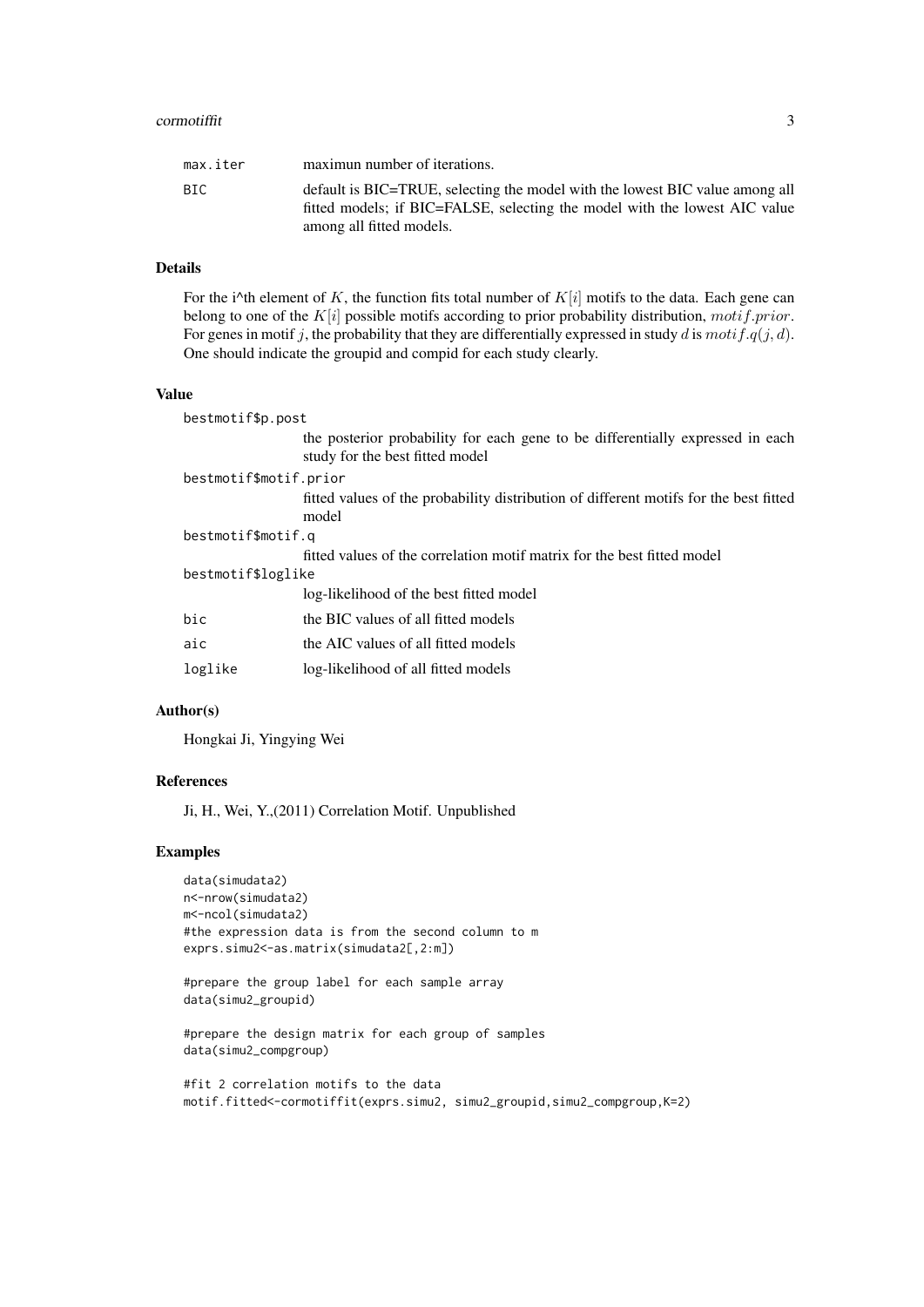<span id="page-3-0"></span>

#### Description

This function assumes that a gene is either differentially expressed in all studies or is not differentially expressed in any study. It gives the fitted values for the probability distribution of motif  $(0,0,...0)$  and motif  $(1,1,...,1)$ , and the posterior probability for each gene to be differentially expressed in all studies.

#### Usage

```
cormotiffitall(exprs,groupid,compid, tol=1e-3, max.iter=100)
```
## Arguments

| exprs    | a matrix, the expression data after normalization that is on $log2$ scale, each row<br>of the matrix corresponds to a gene and each column of the matrix corresponds<br>to a sample array.                             |
|----------|------------------------------------------------------------------------------------------------------------------------------------------------------------------------------------------------------------------------|
| groupid  | the group label for each sample array, two arrays in the same study with same<br>experimment condition( <i>e.g.control</i> ) have the same groupid.                                                                    |
| compid   | the study design and comparison matrix, each row of the matrix corresponds to<br>one study with the first column being the first experimment condition and the<br>second column being the second experimment condition |
| tol      | the relative tolerance level of error.                                                                                                                                                                                 |
| max.iter | maximun number of iterations.                                                                                                                                                                                          |

## Details

The difference between cormotiff itall and cormotif(...,  $K = 2,...$ ) is that cormotiffitall forces the motif to be one of the two patterns but  $commitfit$  allows motif patterns other than  $(0,...,0)$  and  $(1,...,1)$ .

#### Value

| p.post      | the posterior probability for each gene to be differentially expressed                |
|-------------|---------------------------------------------------------------------------------------|
| motif.prior | fitted values of the probability distribution of motif $(0,0,0)$ and motif $(1,1,,1)$ |
| loglike     | log-likelihood of the fitted model                                                    |

#### Author(s)

Hongkai Ji, Yingying Wei

## References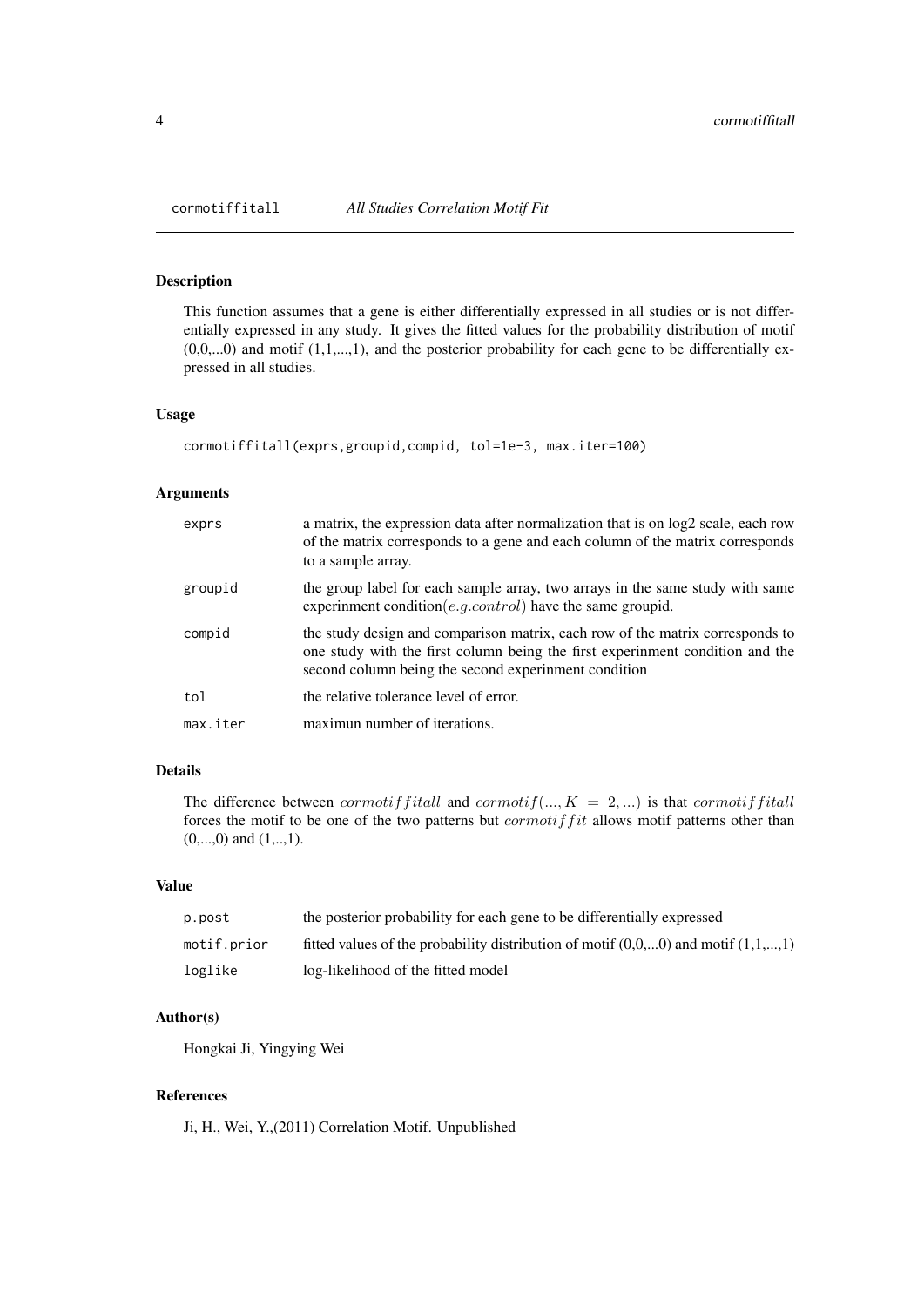#### <span id="page-4-0"></span>cormotiffitfull 5

## Examples

```
data(simudata2)
n<-nrow(simudata2)
m<-ncol(simudata2)
#the expression data is from the second column to m
exprs.simu2 <- as.matrix(simudata2[,2:m])
#prepare the group label for each sample array
data(simu2_groupid)
#prepare the design matrix for each group of samples
data(simu2_compgroup)
#fit the two motifs (0,0,\ldots,0) and (1,1,\ldots,1) to the data
motif.fitted.all<-cormotiffitall(exprs.simu2, simu2_groupid,simu2_compgroup)
```
cormotiffitfull *Full Model Motif Fit*

## Description

This function fits the data to the model with all  $2^D$  possible 0-1 patterns, where D is the number of studies.

#### Usage

```
cormotiffitfull(exprs,groupid,compid, tol=1e-3, max.iter=100)
```
## Arguments

| exprs    | a matrix, the expression data after normalization that is on $log2$ scale, each row<br>of the matrix corresponds to a gene and each column of the matrix corresponds<br>to a sample array.                             |
|----------|------------------------------------------------------------------------------------------------------------------------------------------------------------------------------------------------------------------------|
| groupid  | the group label for each sample array, two arrays in the same study with same<br>experimment condition( <i>e.g.control</i> ) have the same groupid.                                                                    |
| compid   | the study design and comparison matrix, each row of the matrix corresponds to<br>one study with the first column being the first experimment condition and the<br>second column being the second experimment condition |
| tol      | the relative tolerance level of error.                                                                                                                                                                                 |
| max.iter | maximun number of iterations.                                                                                                                                                                                          |

## Details

The difference between *cormotiff itfull* and  $commit(..., K = 2^D, ...)$  is that *cormotiff itfull* forces motif to be one of the those 0-1 patterns. For  $comotiff$  it, the motif does not necessarily to be of either 1 or 0, such as (0,1,..,0). It could be (0.9,0.4,...,0.2).

## Value

| p.post      | the posterior probability for each gene to be differentially expressed. |
|-------------|-------------------------------------------------------------------------|
| motif.prior | fitted values of the probability distribution of the $2^D$ 0-1 motifs.  |
| loglike     | log-likelihood of the fitted model.                                     |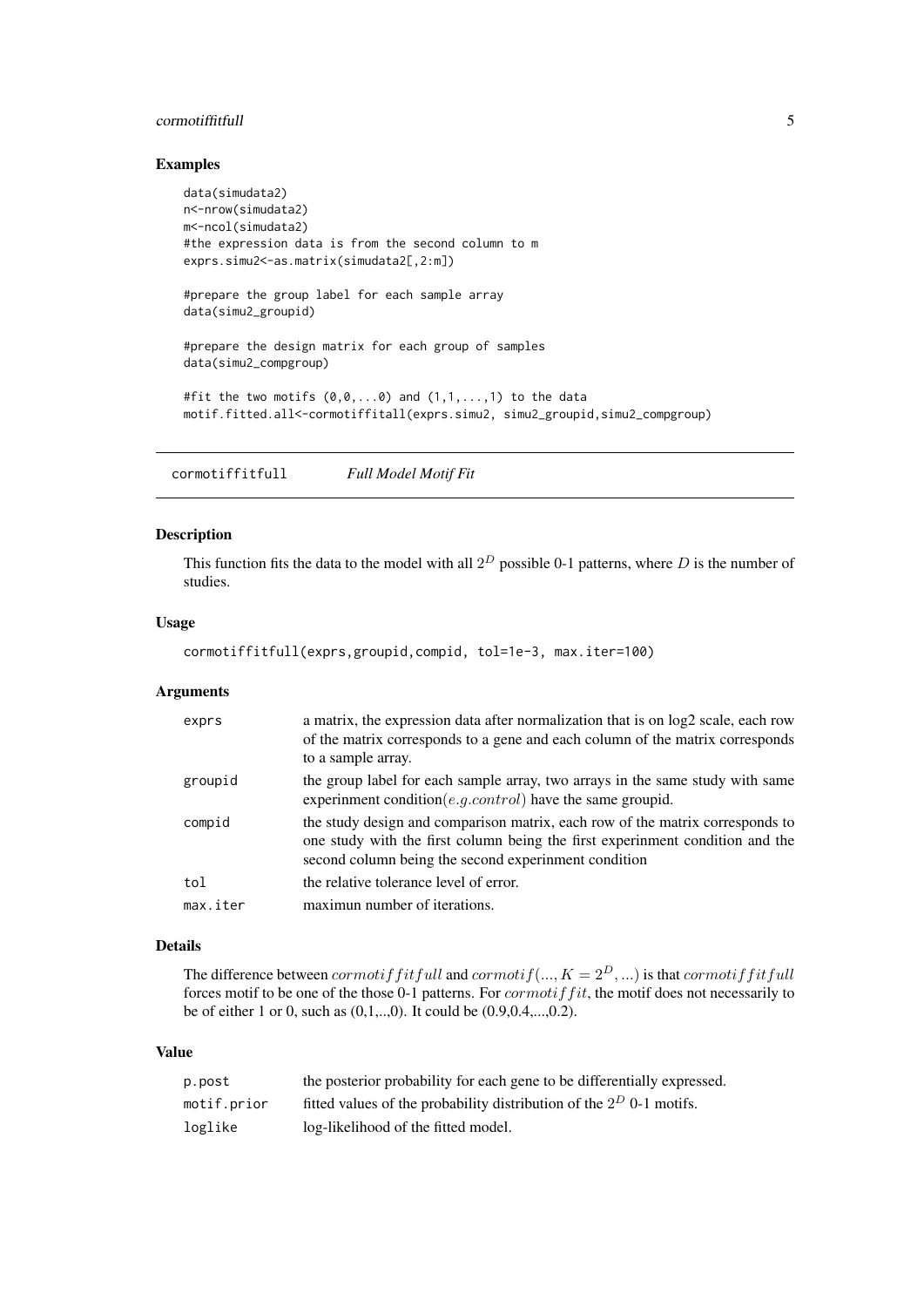## Author(s)

Hongkai Ji, Yingying Wei

#### References

Ji, H., Wei, Y.,(2011) Correlation Motif. Unpublished

## Examples

```
data(simudata2)
n<-nrow(simudata2)
m<-ncol(simudata2)
#the expression data is from the second column to m
exprs.simu2<-as.matrix(simudata2[,2:m])
#prepare the group ID number for each sample array
data(simu2_groupid)
#prepare the design matrix for each group of samples
data(simu2_compgroup)
#fit 2^D 0-1 motifs to the data
motif.fitted.sep<-cormotiffitfull(exprs.simu2, simu2_groupid,simu2_compgroup)
```
cormotiffitsep *Individual Study Motif Fit*

## Description

This function fits a mixture modified t-distribution model to each study seperately.

## Usage

```
cormotiffitsep(exprs,groupid,compid, tol=1e-3, max.iter=100)
```
## Arguments

| exprs    | a matrix, the expression data after normalization that is on log2 scale, each row<br>of the matrix corresponds to a gene and each column of the matrix corresponds<br>to a sample array.                              |
|----------|-----------------------------------------------------------------------------------------------------------------------------------------------------------------------------------------------------------------------|
| groupid  | the group label for each sample array, two arrays in the same study with same<br>experimment condition( <i>e.g.control</i> ) have the same groupid.                                                                   |
| compid   | the study design and comparison matrix, each row of the matrix corresponds to<br>one study with the first column being the first experimment condition and the<br>second column being the second experiment condition |
| tol      | the relative tolerance level of error.                                                                                                                                                                                |
| max.iter | maximun number of iterations.                                                                                                                                                                                         |

<span id="page-5-0"></span>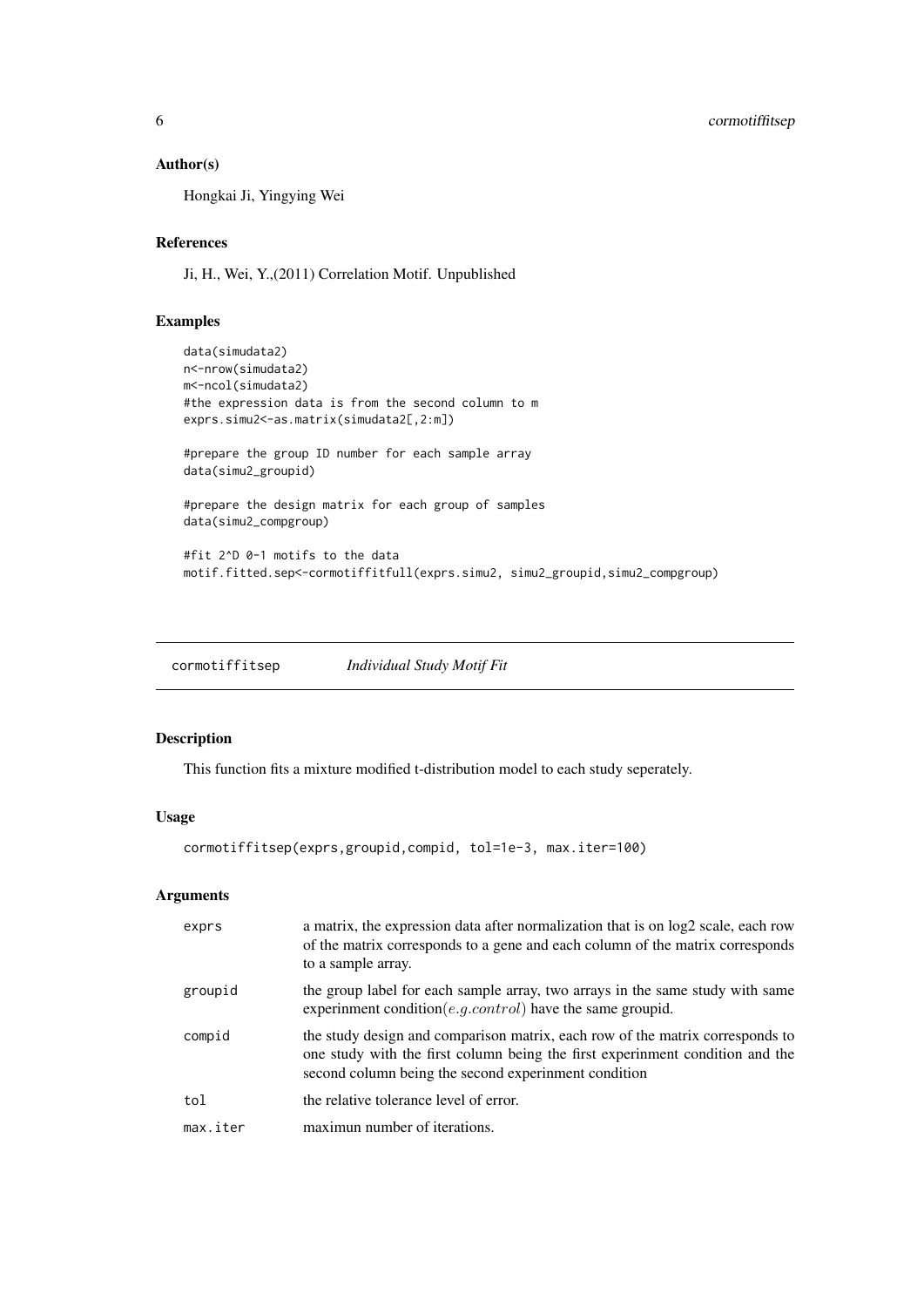#### <span id="page-6-0"></span>generank and the set of the set of the set of the set of the set of the set of the set of the set of the set of the set of the set of the set of the set of the set of the set of the set of the set of the set of the set of

## Value

| p.post      | the posterior probability for each gene to be differentially expressed.                                                                        |  |
|-------------|------------------------------------------------------------------------------------------------------------------------------------------------|--|
| motif.prior | fitted values of the probability for genes to be differentially expressed in each<br>study, a $1 * D$ vector, where D is the number of studies |  |
| loglike     | log-likelihood of the fitted model.                                                                                                            |  |

## Author(s)

Hongkai Ji, Yingying Wei

#### References

Ji, H., Wei, Y.,(2011) Correlation Motif. Unpublished

#### Examples

```
data(simudata2)
n<-nrow(simudata2)
m<-ncol(simudata2)
#the expression data is from the second column to m
exprs.simu2 <- as.matrix(simudata2[,2:m])
#prepare the group ID number for each sample array
data(simu2_groupid)
#prepare the design matrix for each group of samples
data(simu2_compgroup)
```

```
#fit seperate models to each study
motif.fitted.sep<-cormotiffitsep(exprs.simu2, simu2_groupid,simu2_compgroup)
```
generank *Rank genes based on statistics*

## Description

This function rank the genes according to the decreasing order of the given statistics.

## Usage

```
generank(x)
```
#### Arguments

x A  $G * D$  matrix of statistics, the number of rows is the number of genes and the number of columns is the number of studies.

## Details

The function returns a  $G * D$  matrix of index of top ranked genes in each study according to the decreasing order of statistics in that study.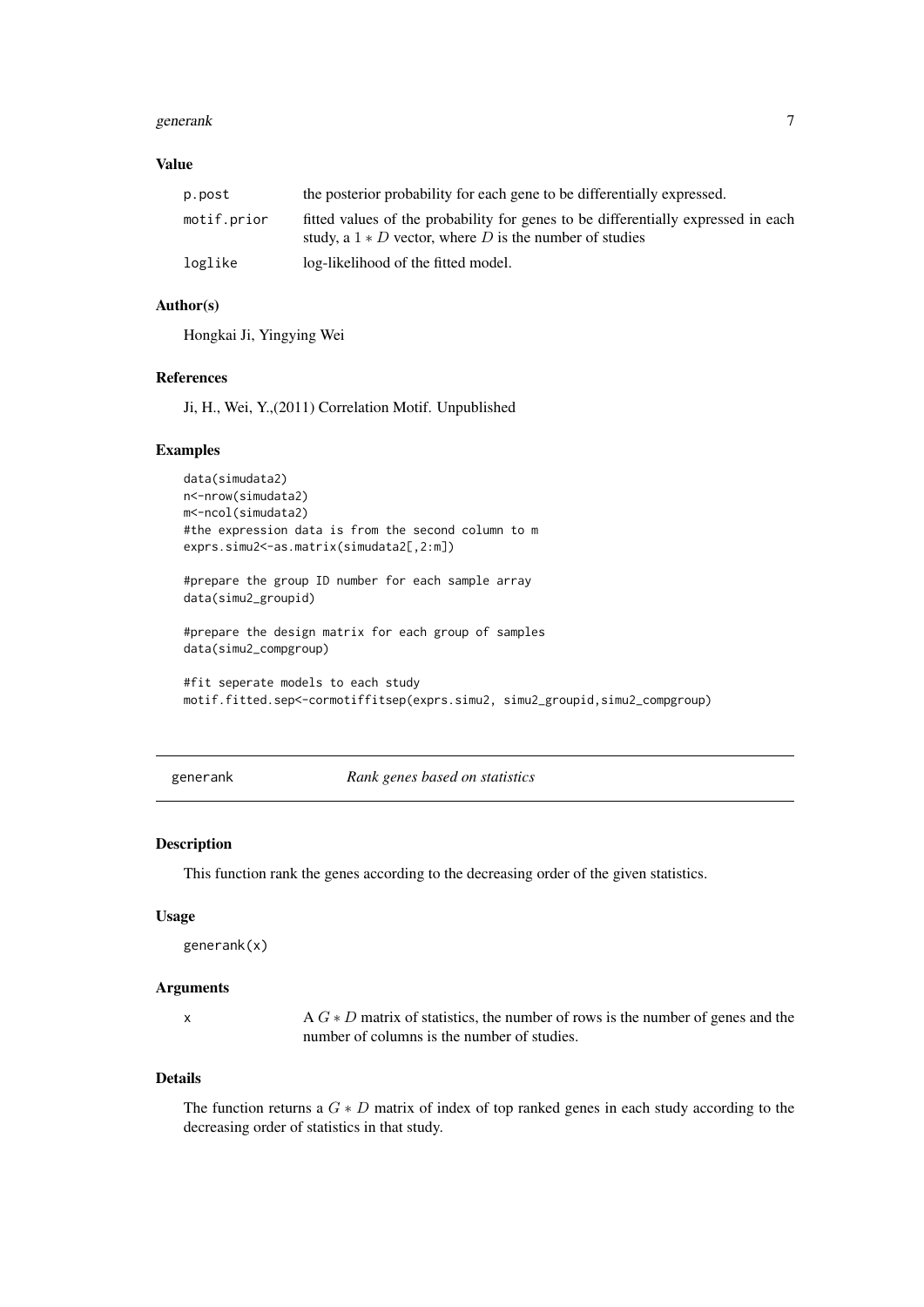8 plotIC

## Author(s)

Hongkai Ji, Yingying Wei

## Examples

```
data(simudata2)
n<-nrow(simudata2)
m<-ncol(simudata2)
#the expression data is from the second column to m
exprs.simu2 <- as.matrix(simudata2[,2:m])
#prepare the group ID number for each sample array
data(simu2_groupid)
#prepare the design matrix for each group of samples
data(simu2_compgroup)
#fit 2 correlation motif to the data
motif.fitted<-cormotiffit(exprs.simu2, simu2_groupid,simu2_compgroup,K=2)
#give the gene index list according to the decreasing order of
#posterior probability for a gene to be differentially expressed in each study
generank(motif.fitted$bestmotif$p.post)
```
plotIC *BIC and AIC plot*

#### Description

This function plots BIC and AIC values for all fitted motif models.

## Usage

```
plotIC(fitted_cormotif)
```
## Arguments

```
fitted_cormotif
```
The object obtained from cormotiffit.

## Details

The left graph is the BIC plot and the right graph is the AIC plot.

## Author(s)

Hongkai Ji, Yingying Wei

## References

<span id="page-7-0"></span>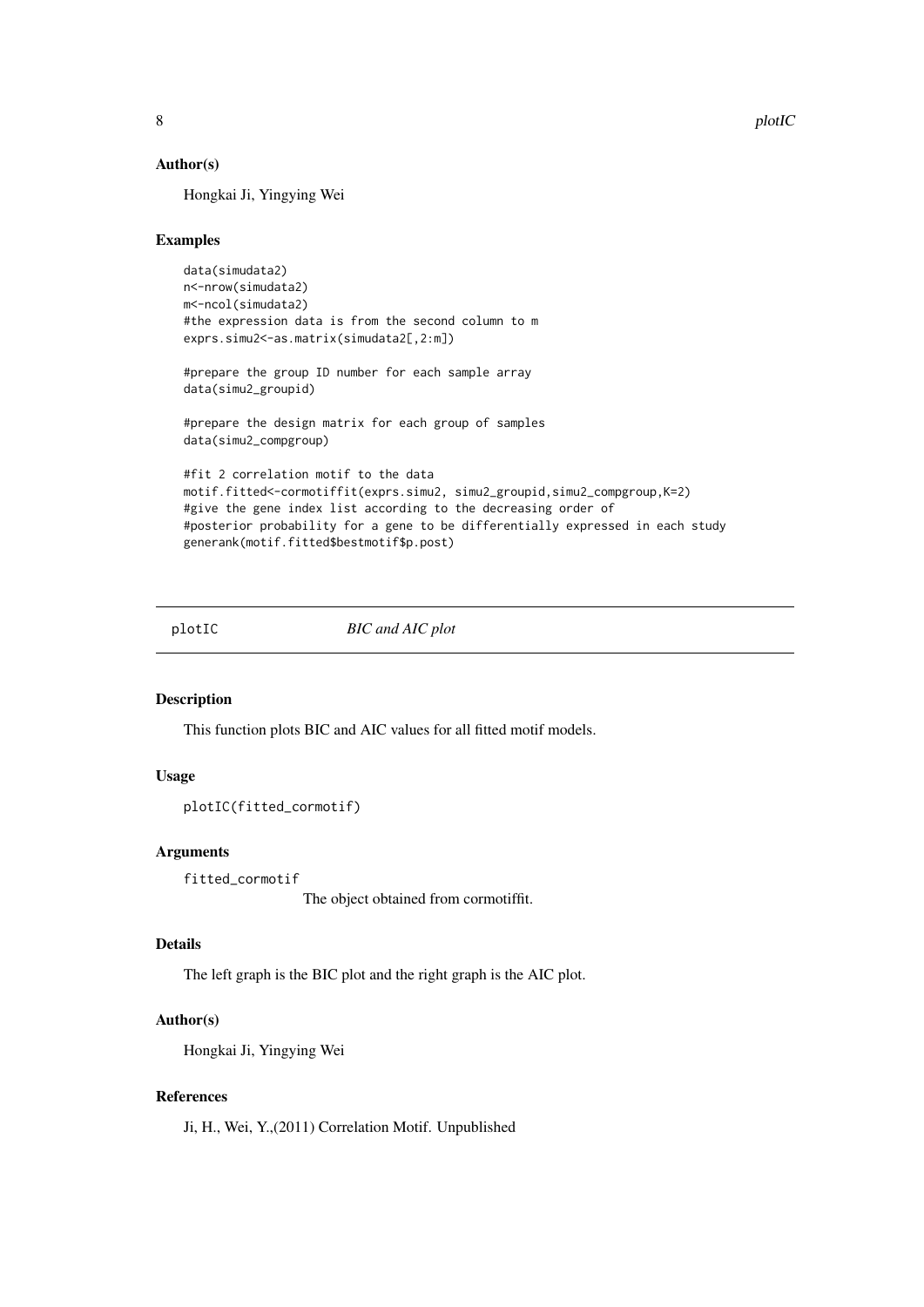#### <span id="page-8-0"></span>plotMotif 9

#### Examples

```
data(simudata2)
n<-nrow(simudata2)
m<-ncol(simudata2)
#the expression data is from the second column to \eqn{m}
exprs.simu2 <- as.matrix(simudata2[,2:m])
#prepare the group ID number for each sample array
data(simu2_groupid)
#prepare the design matrix for each group of samples
data(simu2_compgroup)
#fit 2 correlation motif to the data
motif.fitted<-cormotiffit(exprs.simu2, simu2_groupid,simu2_compgroup,K=2)
plotIC(motif.fitted)
```
plotMotif *Correlation Motif plot*

#### Description

This function plots the Correlation Motif patterns and the associated prior probability distributions.

## Usage

```
plotMotif(fitted_cormotif,title="")
```
## Arguments

| fitted cormotif |                                       |
|-----------------|---------------------------------------|
|                 | The object obtained from cormotiffit. |
| title           | The title for the graph.              |

#### Details

Each row in both graphs corresponds to one motif pattern. The left graph shows the correlation motif pattern. The grey color scale of cell  $(k, d)$  indicates the probability that motif k is differentially expressed in study d. Each row of the bar chart corresponds to the motif pattern in the same row of the left pattern graph. The length of the bar in the bar chart shows the number of genes of the given pattern in the dataset, which is equal to  $motif.fited$bestmotif$motif.print$  multiplying the number of total genes.

#### Author(s)

Hongkai Ji, Yingying Wei

#### References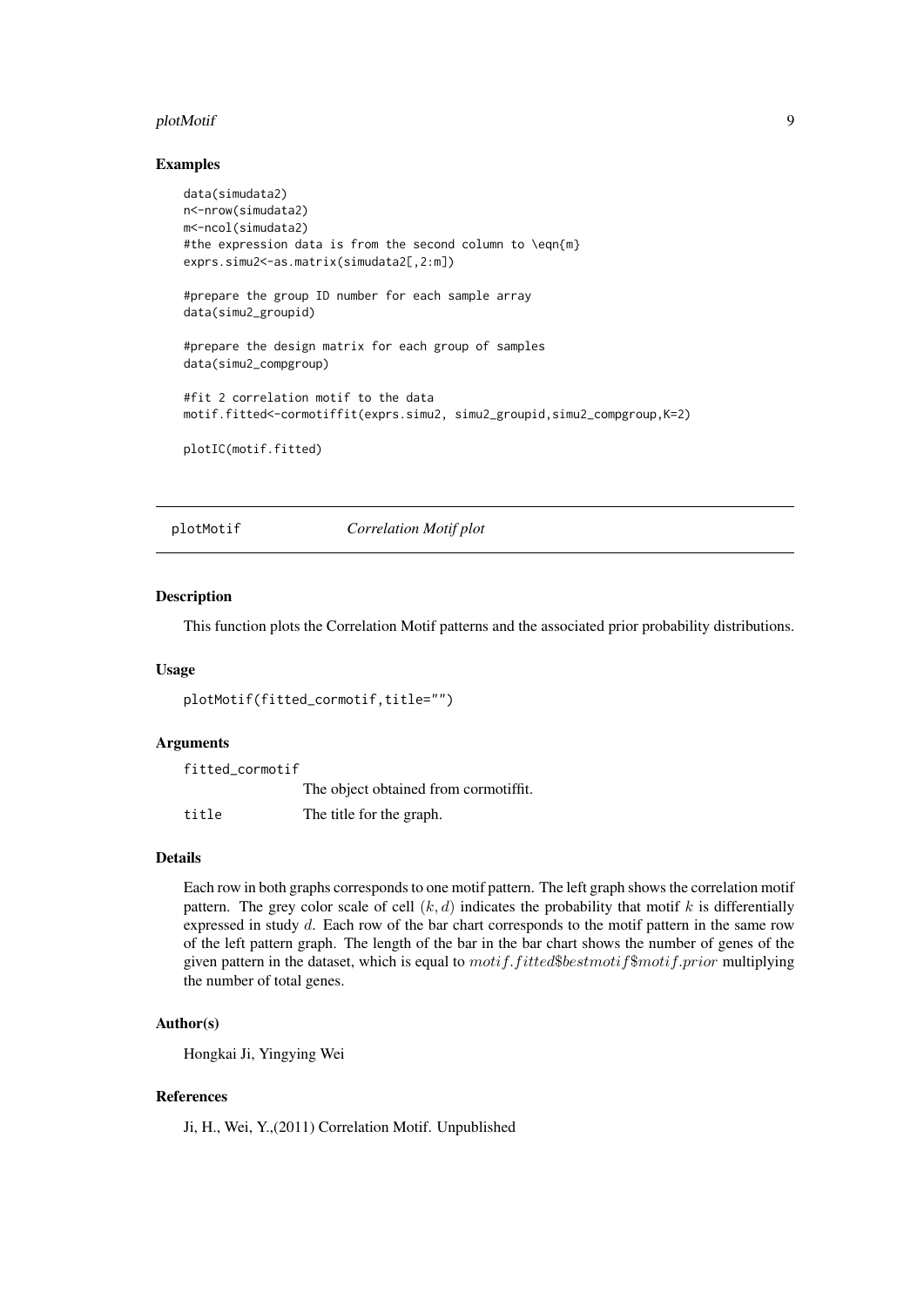#### <span id="page-9-0"></span> $10$  simudata $2$

## Examples

```
data(simudata2)
n<-nrow(simudata2)
m<-ncol(simudata2)
#the expression data is from the second column to m
exprs.simu2 <- as.matrix(simudata2[,2:m])
#prepare the group ID number for each sample array
data(simu2_groupid)
#prepare the design matrix for each group of samples
data(simu2_compgroup)
#fit 2 correlation motif to the data
motif.fitted<-cormotiffit(exprs.simu2, simu2_groupid,simu2_compgroup,K=2)
plotMotif(motif.fitted)
```
simudata2 *Example dataset for Cormotif*

## Description

Here we present three files needed for the various Correlation Motif fit functions.

## Details

simudata2 are combined from four studies sharing the same 3,000 genes, each having two experiment conditions and three samples for each condition. simudata2 saves the expression values for all genes and all sample arrays on log2 scale; simu2\_groupid prepares the group label for each sample; and simu2\_compgroup describes the study design

#### References